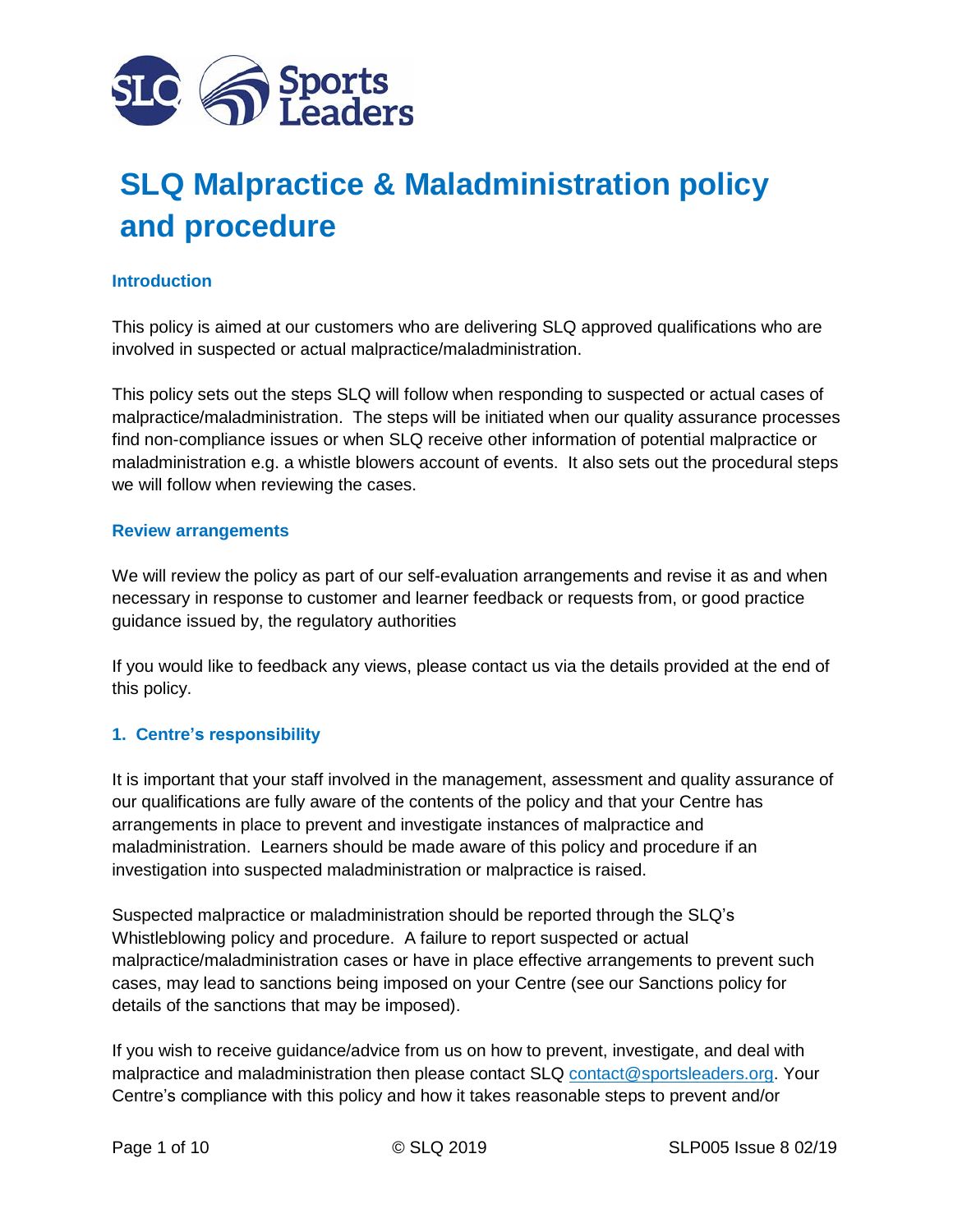

investigate instances of malpractice and maladministration will be reviewed by SLQ periodically through our ongoing Centre monitoring arrangements.

Failure by a Centre to investigate allegations of suspected malpractice or maladministration in accordance with the requirements in this document also constitutes malpractice.

## **2.1 Definition of Malpractice**

Malpractice is essentially any activity or practice which deliberately contravenes regulations and compromises the integrity of the internal or external assessment process and/or the validity of certificates. It covers any deliberate actions, neglect, default or other practice that compromises, or could compromise:

- the assessment process;
- the integrity of a regulated qualification;
- the validity of a result or certificate;
- the reputation and credibility of Sports Leaders UK/SLQ; or,
- the qualification or the wider qualifications community.
- the authority, reputation or credibility of any awarding organisation or Centre or any officer, employee or agent of any awarding organisation or Centre.

Malpractice may include a range of issues from the failure to maintain appropriate records or systems to the deliberate falsification of records in order to claim certificates.

For the purpose of this policy this term also covers misconduct and forms of unnecessary discrimination or bias towards certain groups of learners.

#### **Examples of malpractice**

Listed below are examples of Centre and learner malpractice. Please note that these examples are not exhaustive and are only intended as guidance on our definition of malpractice:

- Denial of access to premises, records, information, learners and staff to any authorised SLQ representative and/or the regulatory authority
- Failure to carry out internal assessment, internal moderation or internal verification in accordance with our requirements
- Deliberate failure to adhere to our learner registration and certification procedures
- Deliberate failure to continually adhere to our Centre approval requirements or actions assigned to your Centre
- Deliberate failure to maintain appropriate auditable records, e.g. certification claims and/or forgery of evidence
- Fraudulent claim for certificates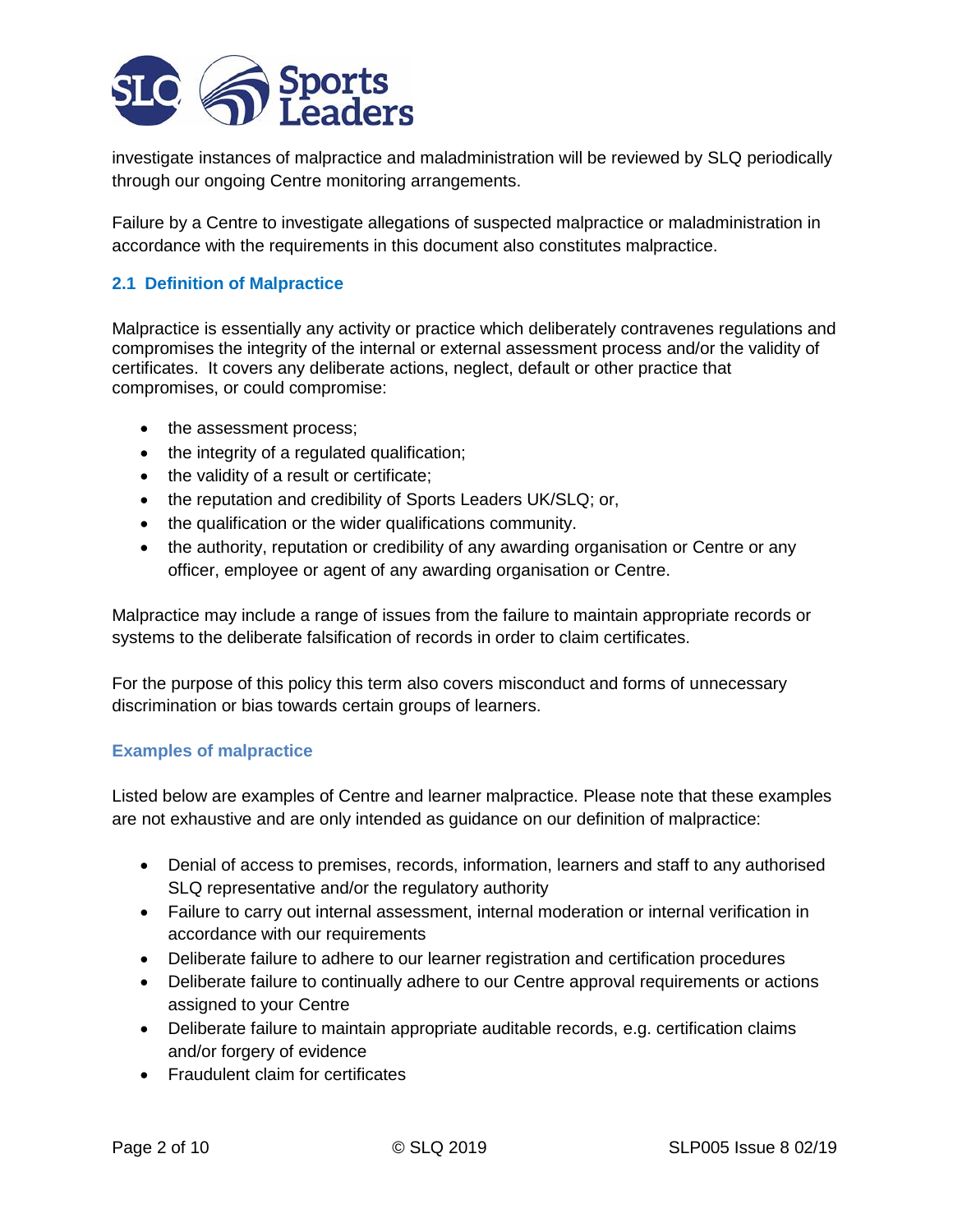

- The unauthorised use of inappropriate materials / equipment in assessment settings (e.g. mobile phones)
- Intentional withholding of information from us which is critical to maintaining the rigor of quality assurance and standards of qualifications
- Deliberate misuse of our logo and trademarks or misrepresentation of a Centre's relationship with SLQ and/or its recognition and approval status with SLQ
- Collusion or permitting collusion in assessments
- Learners still working towards qualification after certification claims have been made
- Persistent instances of maladministration within the Centre
- Deliberate contravention by a Centre and/or its learners of the assessment arrangements we specify for our qualifications
- A loss, theft of, or a breach of confidentiality in, any assessment materials
- Plagiarism by learners/staff
- Copying from another learner (including using ICT to do so).
- Unauthorised amendment, copying or distributing of assessment papers/materials
- Inappropriate assistance to learners by Centre staff (e.g. unfairly helping them to pass a unit or qualification)
- Deliberate submission of false information to gain a qualification or unit
- Deliberate failure to adhere to, or to circumnavigate, the requirements of our Reasonable Adjustments and Special Considerations Policy.

#### **2.2 Definition of maladministration**

Maladministration is essentially any activity or practice which results in non-compliance with administrative regulations and requirements and includes the application of persistent mistakes or poor administration within a Centre (e.g. inappropriate learner records).

#### **Examples of maladministration**

Listed below are examples of Centre and learner maladministration. Please note that these examples are not exhaustive and are only intended as guidance on our definition of maladministration:

- Persistent failure to adhere to our learner registration and certification procedures
- Persistent failure to adhere to our Centre recognition and/or qualification requirements and/or associated actions assigned to the Centre
- Late learner registrations (both infrequent and persistent)
- Unreasonable delays in responding to requests and/or communications from Sports Leaders UK/SLQ
- Inaccurate claim for certificates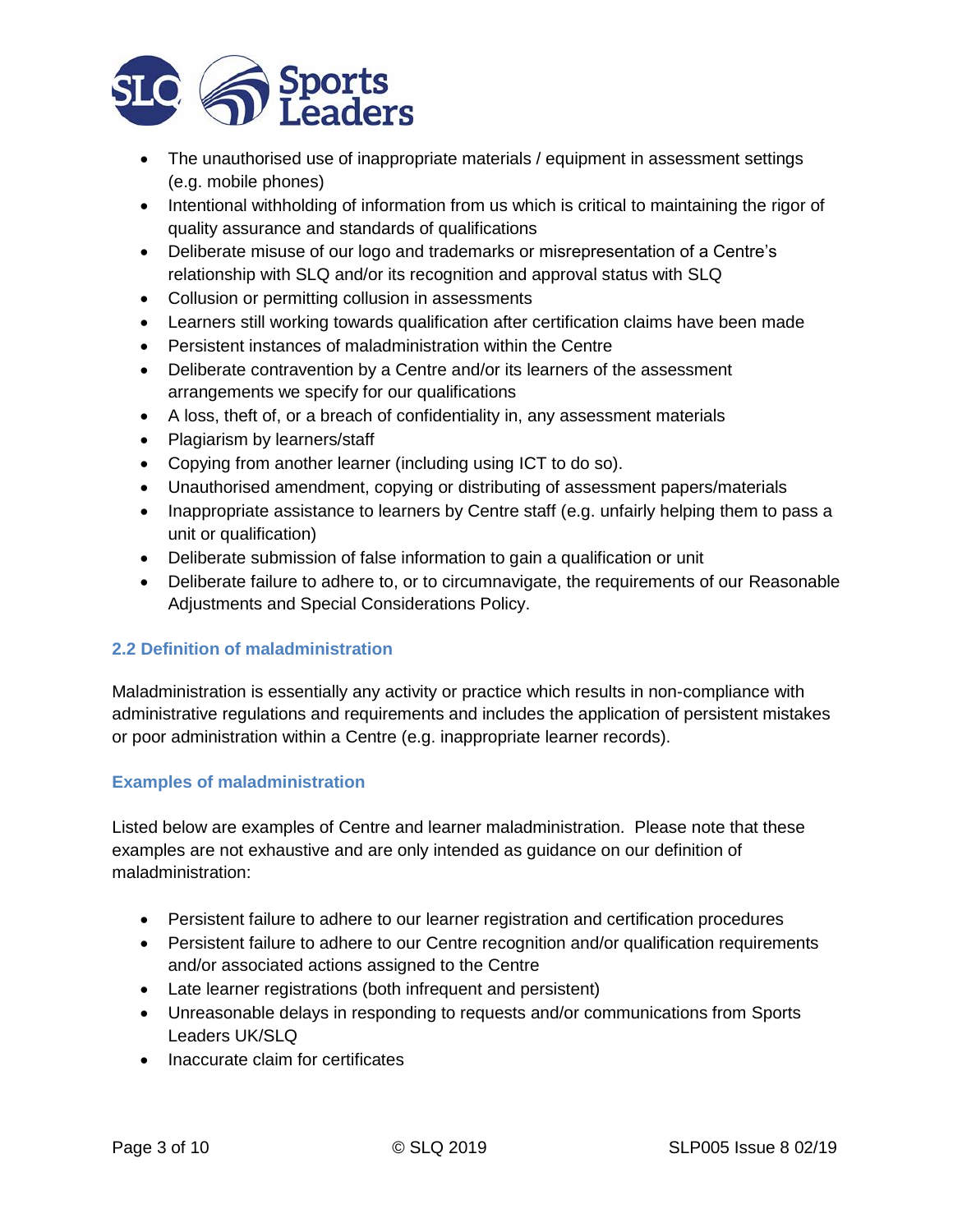

- Failure to maintain appropriate auditable records, e.g. certification claims and/or forgery of evidence
- Withholding of information, by deliberate act or omission, from us which is required to assure SLQ of the Centre's ability to deliver qualifications appropriately
- Misuse of our logo and trademarks or misrepresentation of a Centre's relationship with SLQ and/or its recognition and approval status with SLQ
- Failure to adhere to, or to circumnavigate, the requirements of our Reasonable Adjustments and Special Considerations Policy.

#### **3 Reducing learner malpractice**

Many Centres take positive steps to prevent or reduce the occurrence of learner malpractice. These steps often include:

- using the course induction period to inform learners of the Centre's policy on malpractice and the penalties for attempted and actual incidents of malpractice
- showing learners, the appropriate formats to record cited texts and other materials or information sources including websites. Learners should not be discouraged from conducting research; however, work should ensure that appropriate information has acknowledged any sources used
- introducing procedures for assessing work in a way that reduces or identifies malpractice, e.g. plagiarism, collusion, cheating, etc. These procedures may include:
	- i. periods of supervised sessions during which evidence for assignments/tasks/coursework is produced by the learner
	- ii. the assessor assessing work for a single assignment/task in a single session for the complete cohort of learners
	- iii. using oral questions with learners to ascertain their understanding of the concepts, application, etc. within their work
	- iv. assessors getting to know their learners' styles and abilities, etc.
	- v. ensuring access controls are installed to prevent learners from accessing and using other people's work when using networked computers

#### **4. Procedure for making an allegation of malpractice or maladministration**

Anybody who identifies or is made aware of suspected or actual cases of malpractice or maladministration at any time **must immediately notify SLQ**.

SLQ should be notified through the procedure outlined in the SLQ Whistleblowing policy.

In all cases of suspected malpractice and maladministration reported to us we will protect the identity of the 'informant' in accordance with our duty of confidentiality and/or any other legal duty as outlined in the SLQ Whistleblowing Policy.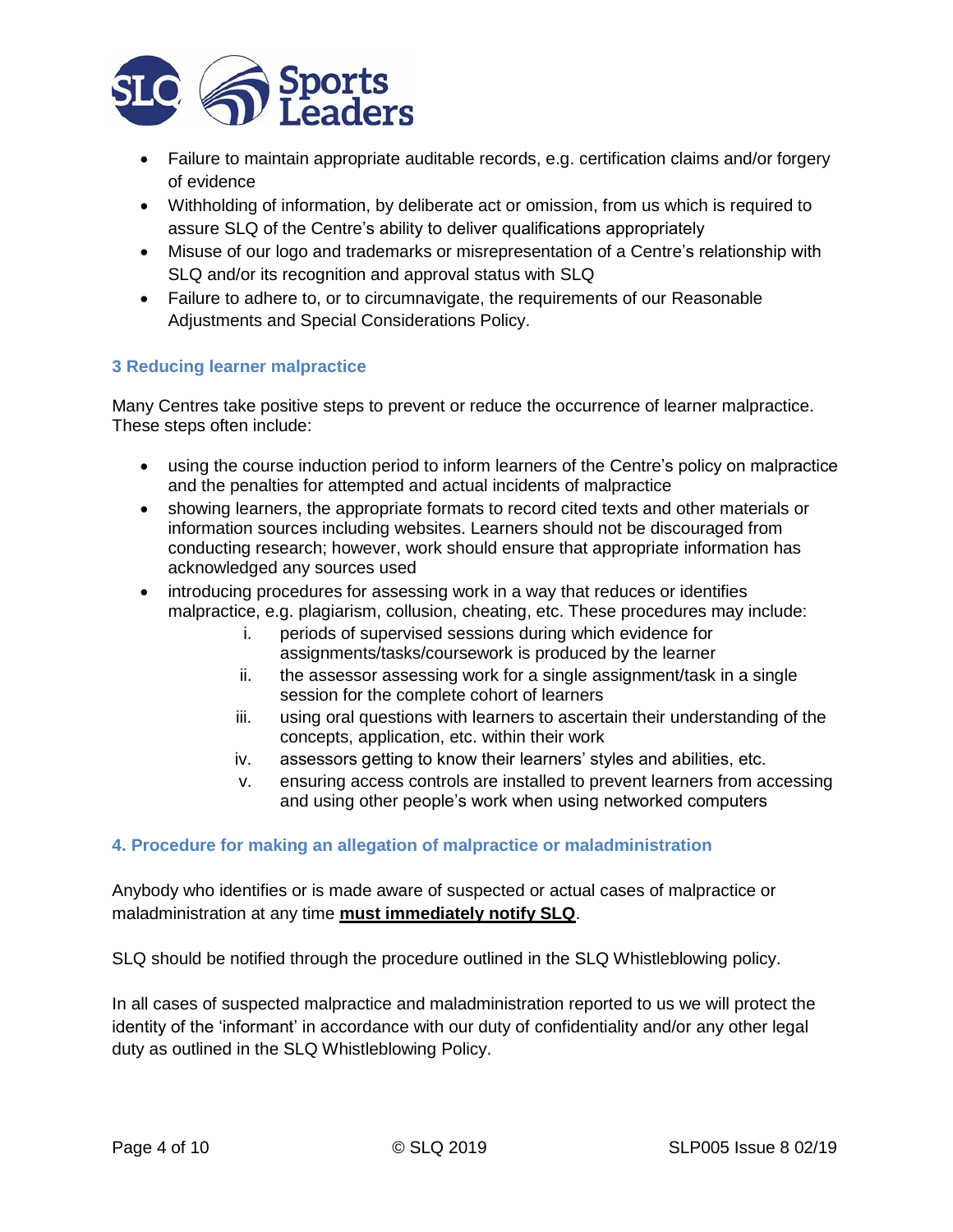

# **5. SLQ's role for the investigation of suspected malpractice or maladministration (internal and external reporting)**

- 5.1 In accordance with regulatory requirements all suspected cases of maladministration and malpractice will be examined promptly by SLQ to establish if malpractice or maladministration has occurred and will take all reasonable steps to prevent any adverse effect from occurring as defined by our regulators.
- 5.2 All suspected cases will be passed to our Compliance Manager. If this is initiated through the whistleblowing policy, SLQ will acknowledge receipt, as appropriate, to external parties within **five working days**.
- 5.3 Our Compliance Manager will raise the issue with the responsible officer for the organisation and a compliance team will be formed to carry out the investigation into the alleged malpractice or maladministration. The compliance team will consist of a quorate of two, the team will be responsible for ensuring the investigation is carried out in a prompt and effective manner and in accordance with the procedures in this policy. The compliance team will establish whether or not the malpractice or maladministration has occurred and review any supporting evidence received or gathered by SLQ.

At all times, we will ensure that SLQ personnel assigned to the investigation have the appropriate level of training and competence and they have had no previous involvement or conflict of interest in the matter.

# **6. Notifying relevant parties**

In all cases of suspected or actual malpractice, we will notify the Centre Course Manager, the Head of Centre/Principal and if appropriate the Governing Body or the responsible employer. All parties involved in the allegation will be notified that we will be investigating the matter and/or in the case of learner malpractice, we may ask the Centre to investigate the issue in liaison with our own personnel. In this scenario, we may withhold details of the person making the allegation if to do so would breach a duty of confidentiality or any other legal duty.

Where applicable, our Responsible Officer will inform the appropriate regulatory authorities if we believe there has been an incident of malpractice or maladministration which could have adverse effects for example; either invalidate the award of a qualification to learners or if it could affect another awarding organisation.

Where the allegation may affect another awarding organisation and their provision we will also inform them in accordance with the regulatory requirements and obligations imposed on SLQ by their regulator. If we do not know the details of organisations that might be affected, we will ask the regulator to help us identify relevant parties that should be informed.

The Responsible Officer will also make the decision during the investigation as to when the Audit, Risk and Compliance Committee should be informed.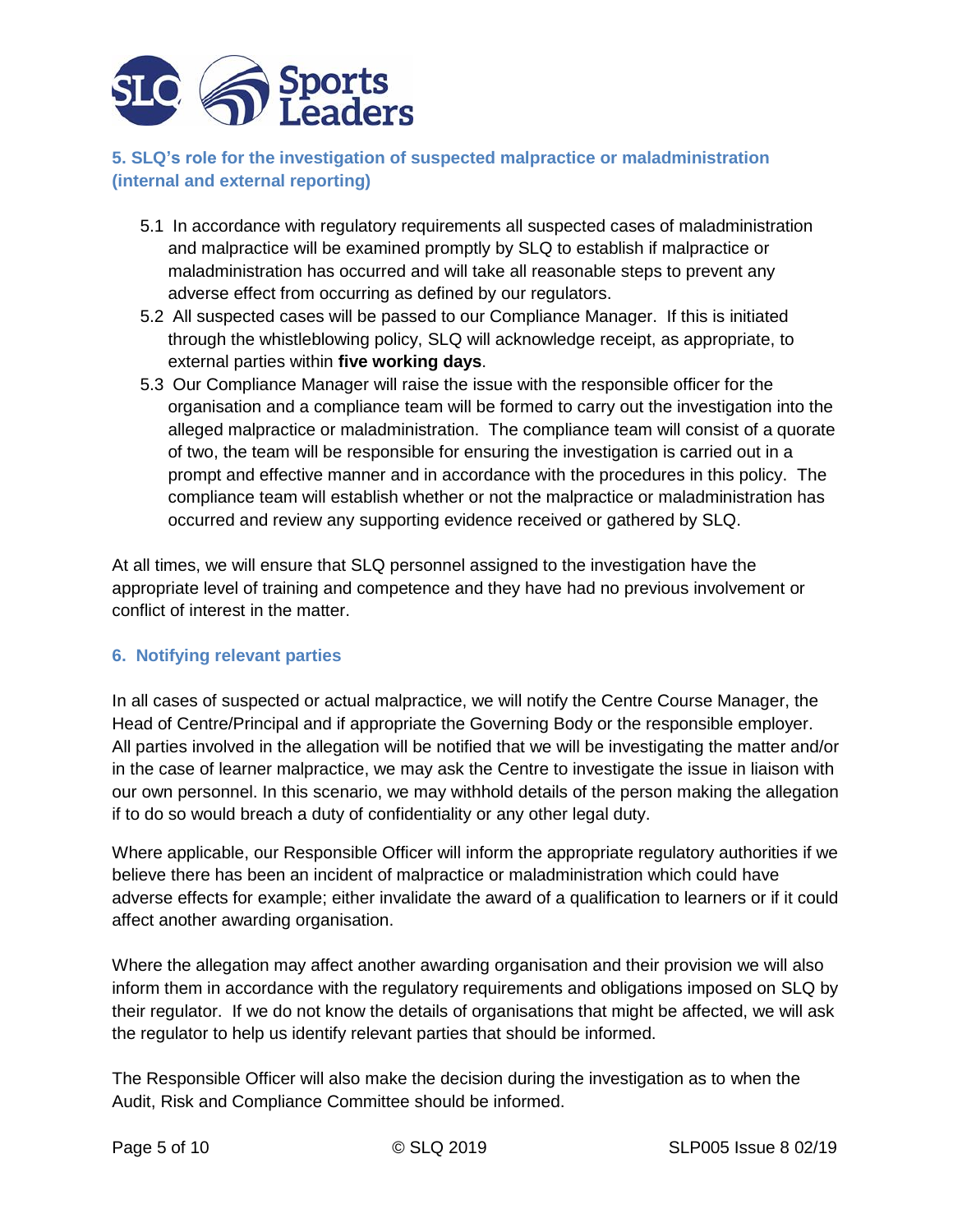

#### **8. Investigation timelines and summary process**

We aim to action and resolve all stages of the investigation within **20 working days** of receipt of the allegation. Please note that in some cases the investigation may take longer; for example, if a Centre visit is required. In such instances, we will advise all parties concerned of the likely revised timescale.

The fundamental principle of all investigations is to conduct them in a fair, reasonable and legal manner, ensuring that all relevant evidence is considered without bias. In doing so investigations will be based around the following broad objectives:

- To establish the facts relating to allegations/complaints in order to determine whether any irregularities have occurred.
- To identify the cause of the irregularities and those involved.
- To establish the scale of the irregularities.
- To evaluate any action already taken by the Centre.
- To determine whether remedial action is required to reduce the risk to current registered learners and to preserve the integrity of the qualification.
- To ascertain whether any action is required in respect of certificates already issued.
- To obtain clear evidence to support any sanctions to be applied to the Centre, and/or to members of staff, in accordance with our Sanctions Policy.
- To identify any adverse patterns or trends.

The investigation may involve a request for further information from relevant parties and/or interviews with personnel involved in the investigation. Therefore, we will:

- Ensure all material collected as part of an investigation is kept secure. All records and original documentation concerning a completed investigation that ultimately leads to sanctions against a Centre be retained for a period of not less than five years. If an investigation leads to invalidation of certificates, or criminal or civil prosecution, all records and original documentation relating to the case will be retained until the case and any appeals have been heard and for five years thereafter.
- Expect all parties, who are either directly or indirectly involved in the investigation, to fully co-operate with us.

Either at notification of a suspected or actual case of malpractice or maladministration and/or at any time during the investigation, we reserve the right to impose sanctions on the Centre in accordance with our Sanctions Policy in order to protect the interests of learners and the integrity of the qualifications.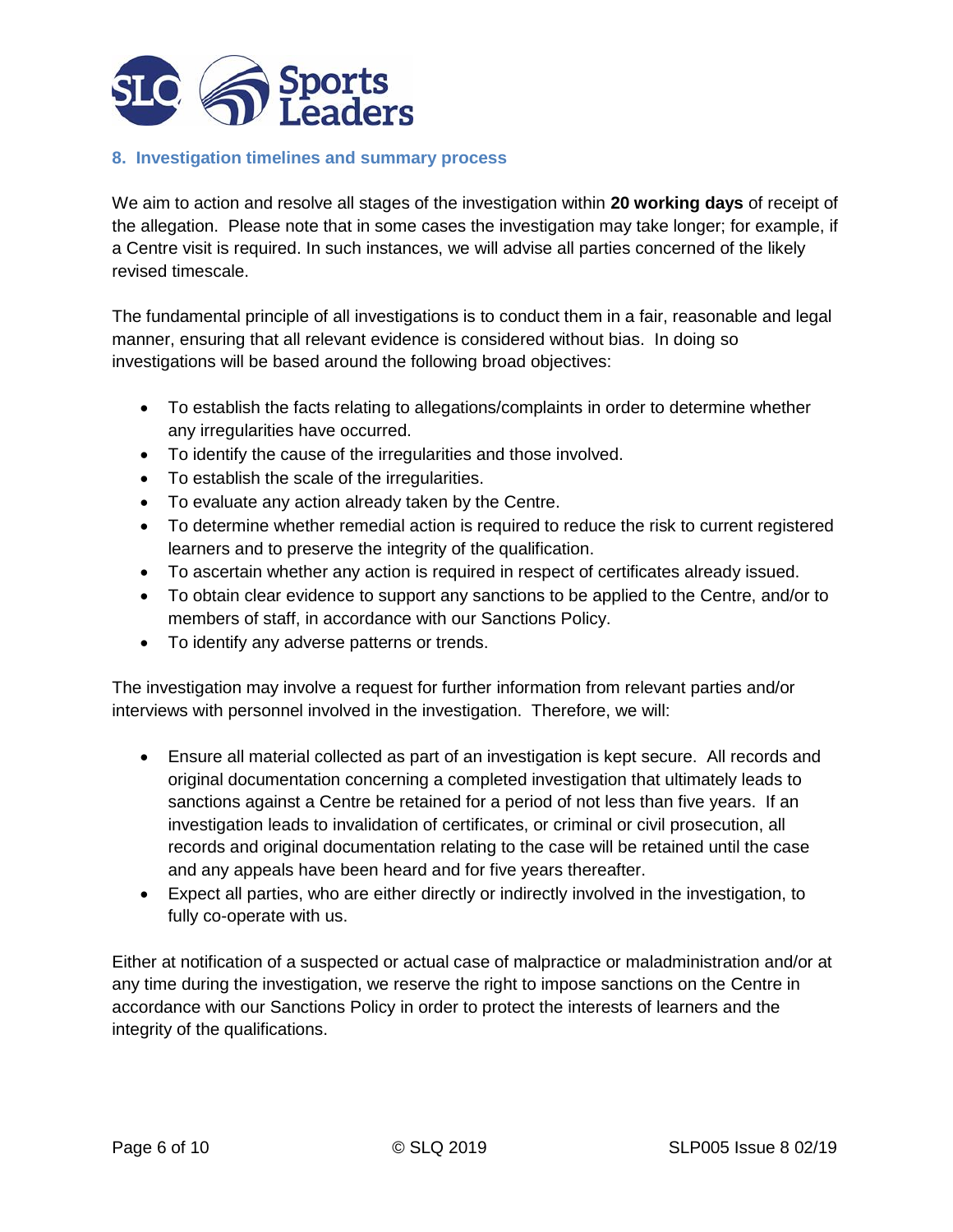

We also reserve the right to withhold a learner's, and/or cohort's, results for all the SLQ course/qualifications and/or units they are studying at the time of the notification or investigation of suspected or actual malpractice/maladministration.

If appropriate, we may find that the complexity of a case or a lack of cooperation from a Centre means that they are unable to complete an investigation. In such circumstances, we will consult the relevant regulatory authority in order to determine how best to progress the matter.

Where a member of SLQ's staff is under investigation we may suspend them or move them to other duties until the investigation is complete.

Throughout the investigation our Responsible Officer will be responsible for overseeing the work of the investigation team to ensure that due process is being followed, appropriate evidence has been gathered and reviewed and for liaising with and keeping informed relevant external parties

SLQ may have to notify the police in some cases of malpractice. For example, for allegations of malpractice which involve fraud or a serious breach of regulations and implicate the Head of Centre or senior management.

#### **9. Investigation report**

After an investigation, we will produce a draft report for relevant parties concerned to check the factual accuracy where appropriate. Any subsequent amendments will be agreed between the parties concerned and ourselves. The report will:

- Identify where the breach, if any, occurred.
- Confirm the facts of the case.
- Identify who is responsible for the breach (if possible)
- Confirm an appropriate level of remedial action to be applied.

We will make the final report available to the parties concerned and to the regulatory authorities and other external agencies as required.

If it was an independent/third party that notified us of the suspected or actual case of malpractice, we'll also inform them of the outcome – normally within **10 working days** of making our decision - in doing so we may withhold some details if to disclose such information would breach a duty of confidentiality or any other legal duty.

#### **10. Investigation outcomes**

If the investigation confirms that malpractice or maladministration has taken place, we will consider what action to take to: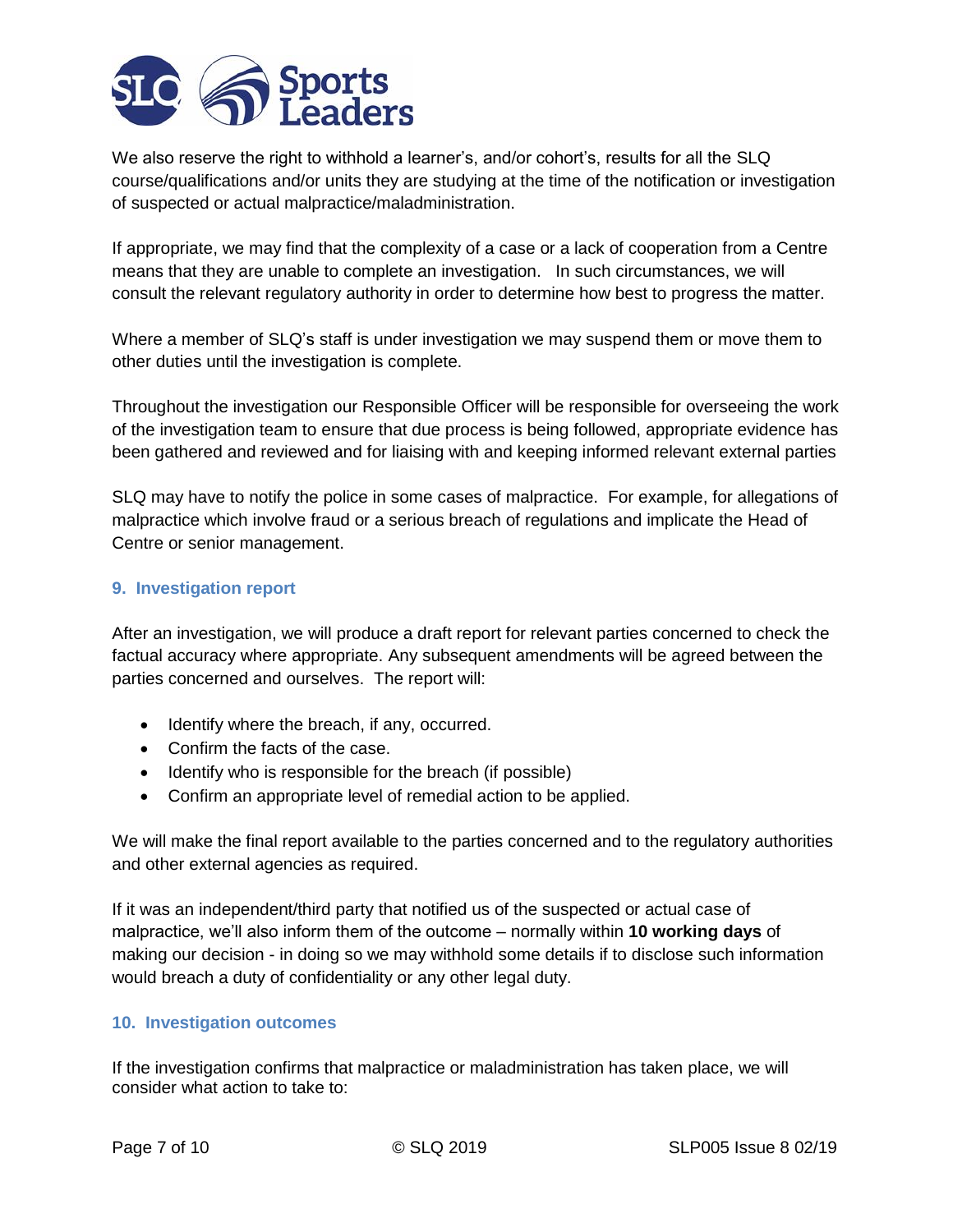

- Minimise the risk to the integrity of certification now and in the future.
- Maintain public confidence in the delivery and awarding of qualifications
- Uphold the standards of Sport Leaders UK.
- Discourage others from carrying out similar instances of malpractice or maladministration.
- Ensure there has been no gain from compromising our standards.

The action we may take could be to:

- impose actions in relation to the Centre with specified deadlines in order to address the instance of malpractice/maladministration and to prevent it from reoccurring
- $\bullet$  impose sanctions on the Centre if so these will be communicated to you in accordance with our sanctions policy along with the rationale for the sanction(s) selected.
- inform the Centre concerned and the regulatory authorities in cases where certificates are deemed to be invalid, why they're invalid and any action to be taken for reassessment and/or for the withdrawal of the certificates. We will also ask the Centre to let the affected learners know the action we're taking and that their original certificates are invalid and ask the Centre – where possible – to return the invalid certificates to SLQ. We will also amend our database so that duplicates of the invalid certificates cannot be issued, and we expect the Centre to amend their records to show that the original awards are invalid.
- amend aspects of our qualification development, delivery and awarding arrangements and if required assessment and/or monitoring arrangements and associated guidance to prevent the issue from reoccurring.
- inform relevant third parties (e.g. funding bodies) of our findings in case they need to take relevant action in relation to the Centre.

In proven cases of malpractice and/or maladministration by a Centre SLQ reserves the right to charge the Centre for any assessments and reissuing of certificates and/or

additional Quality Assurance visits. The fees will be the current SLQ prices for such activities at the time of the investigation.

Further information on the application of sanctions can be found in the Sanctions Policy.

In addition, to the above any lessons learnt will be recorded from the investigation and pass these onto relevant internal colleagues to help SLQ prevent the same

instance of maladministration or malpractice from reoccurring. This may involve contingency plans being created to mitigate risk of malpractice or maladministration occurring across all Centres. These will be communicated appropriately to all Centres through the Briefing for Centres.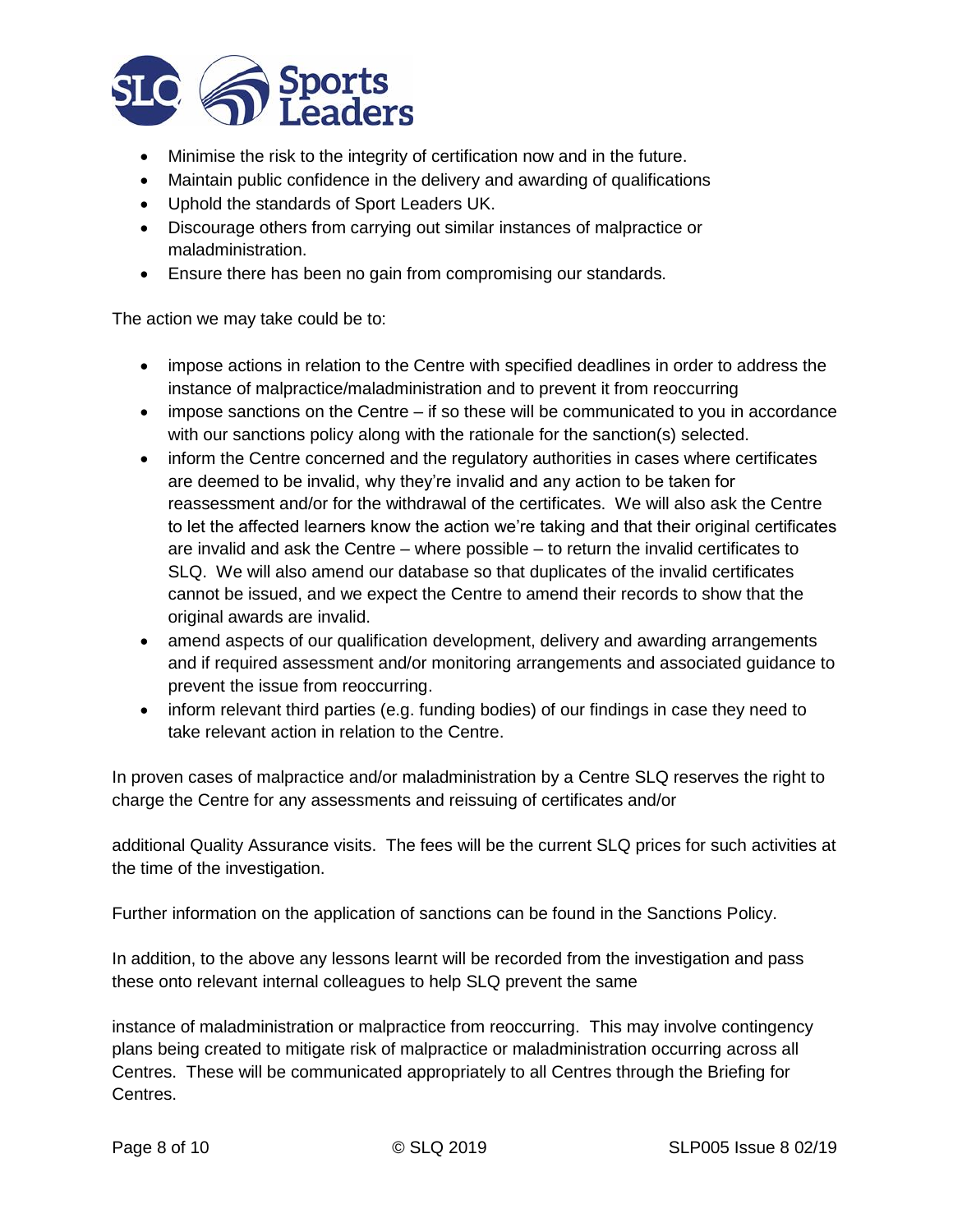

If the relevant party(ies) wishes to appeal against our decision to impose sanctions, please refer to our Appeals Policy.

#### **Contact us**

If you've any queries about the contents of the policy, please contact our Quality Assurance Manager, Telephone: 01908 689180 or via email: [policies@slqskills.org](mailto:policies@slqskills.org) or via post to: 24 Linford Forum, Rockingham Drive, Linford Wood, Milton Keynes, MK14 6LY.